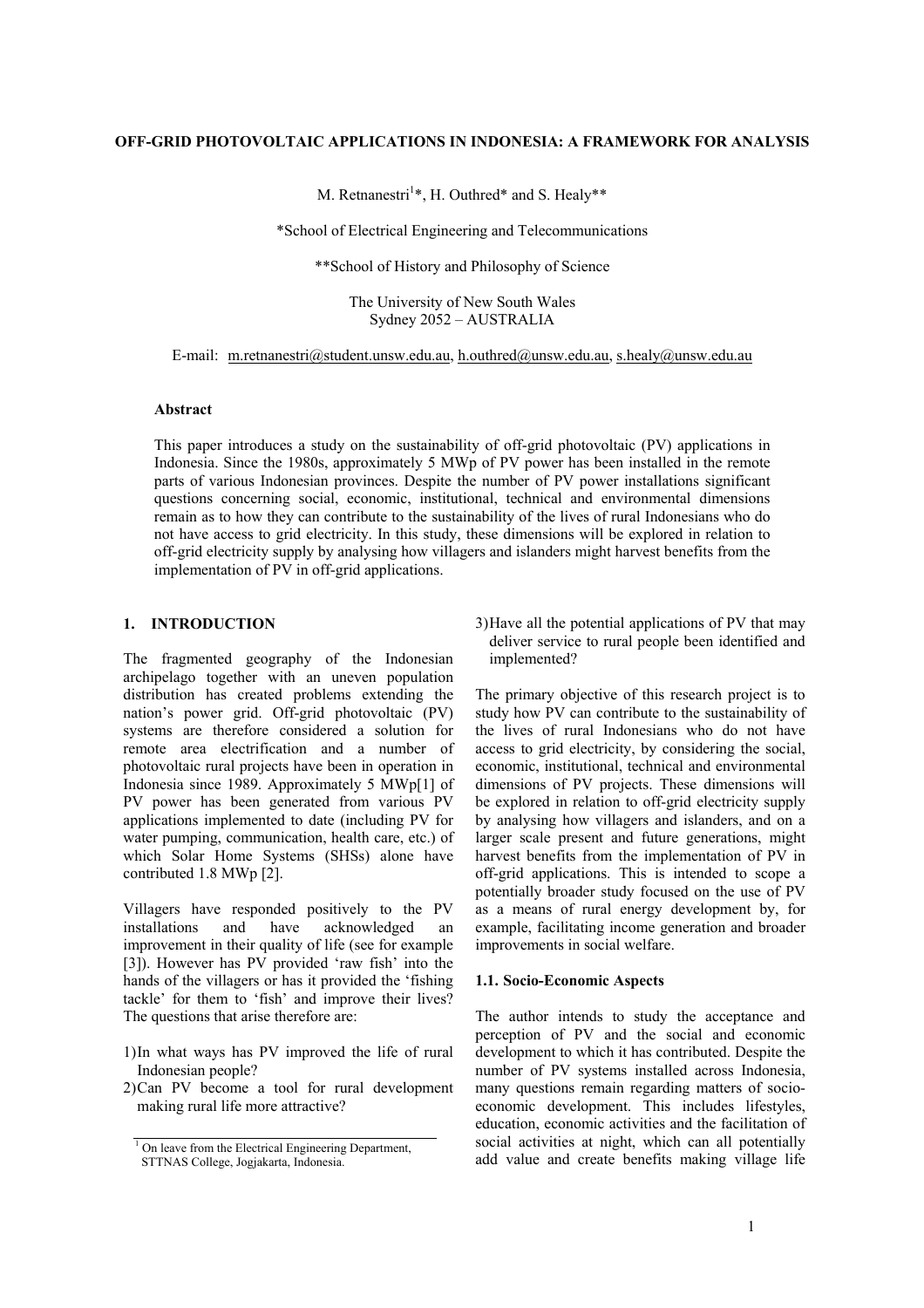more attractive and thus reduce migration to urban settlements.

Villagers can purchase SHSs through a revolving fund scheme that is supported by either government or donor assistance. This fund is administered by the village cooperatives unit *Koperasi Unit Desa* (KUD). The financial sustainability of these systems can be assessed from answers to the following questions:

- 1)Is the current direction of PV investment economically sustainable?
- 2)Does PV contribute to improving the economic performance of rural communities?

Of the 210 million people living in Indonesia in 1999, 95 million lived in rural areas [4]. These rural inhabitants are generally farmers, artisans, craftsmen, fishermen or small-scale traders. Many occupation-related questions arise here such as:

- 3)Has PV helped households to generate income from their business activities?
- 4)What PV designs are best suited to facilitate the local economy (eg. agricultural and off-farm productive activities)?

## **1.2. Technological Aspects**

PV being a newly introduced technology could entail a cultural gap between system designs and user requirements. Thus it is important to assess the technological sustainability of PV suggesting questions such as:

- 1)How have villagers dealt with maintenance of PV systems, system failures and wastes such as electronic components, cables, batteries and lamp tubes?
- 2)Have there been any user innovations aimed at either enhancing the system's capacity, adopting them for changed uses, or repairing failures?

#### **1.3. Institutional Capacity**

Rural PV projects involve many institutional stakeholders, including government agencies (cooperatives, transmigration, technology development, planning, energy, and banking $\vec{p}^2$ , sponsoring bodies/donor<sup>3</sup>, and local communities. As an example, figure 1 illustrates the network operation of the "50 MWp One Million Roof" rural electrification program. The diagram shows both the

program and fund flows of the project agreements, their operation and monitored activities.

Many questions about institutional capacity arise from the operation of this network of stakeholders:

- 1)Is this the best form of cooperation and does it work effectively?
- 2)Is this institutional framework sustainable?
- 3)What should be the role of each body in each phase of decision making, project implementation, post-project monitoring, PV training, education and dissemination?



**Figure 1. Organizational structure of PV rural electrification project** [5].

Legend: 1 - Loan agreement. 2,3,4,8,9 - Program coordination from government to localities. 10,11,12,13,14,19 - Contract arrangement. 5,6,7,16,17,18 - Fund flow. Source: [5].

KUD is a key institution whose role is to oversee the administration of the projects at the village level, collecting PV payments and providing spare parts and a maintenance service. Several questions arise from this:

- 4)Does KUD have sufficient management capacity and resources to play this central role?
- 5)Are there appropriate regulations and penalty mechanisms to ensure timely collection of payments?

#### **1.4. Environmental Aspects**

The PV systems supply villagers with electricity for powering lighting, black and white TVs, radios and for telecommunications. Before the introduction of SHS, the villagers used fossil fuel sourced energy such as kerosene for lighting, dry-cell batteries for radios and automotive batteries for TVs. In some places diesel engines are used to meet the energy

<sup>&</sup>lt;sup>2</sup> The governmental agencies include BPPT (the Agency for the Assessment and Application of Technology), MOC (Ministry of Cooperatives), Ministry of Transmigration, DGEEU (Directorate General for Electricity and Energy Utilization), Bank of Indonesia.

<sup>3</sup> For instance E-7, GEF, World Bank, USAID, AusAID.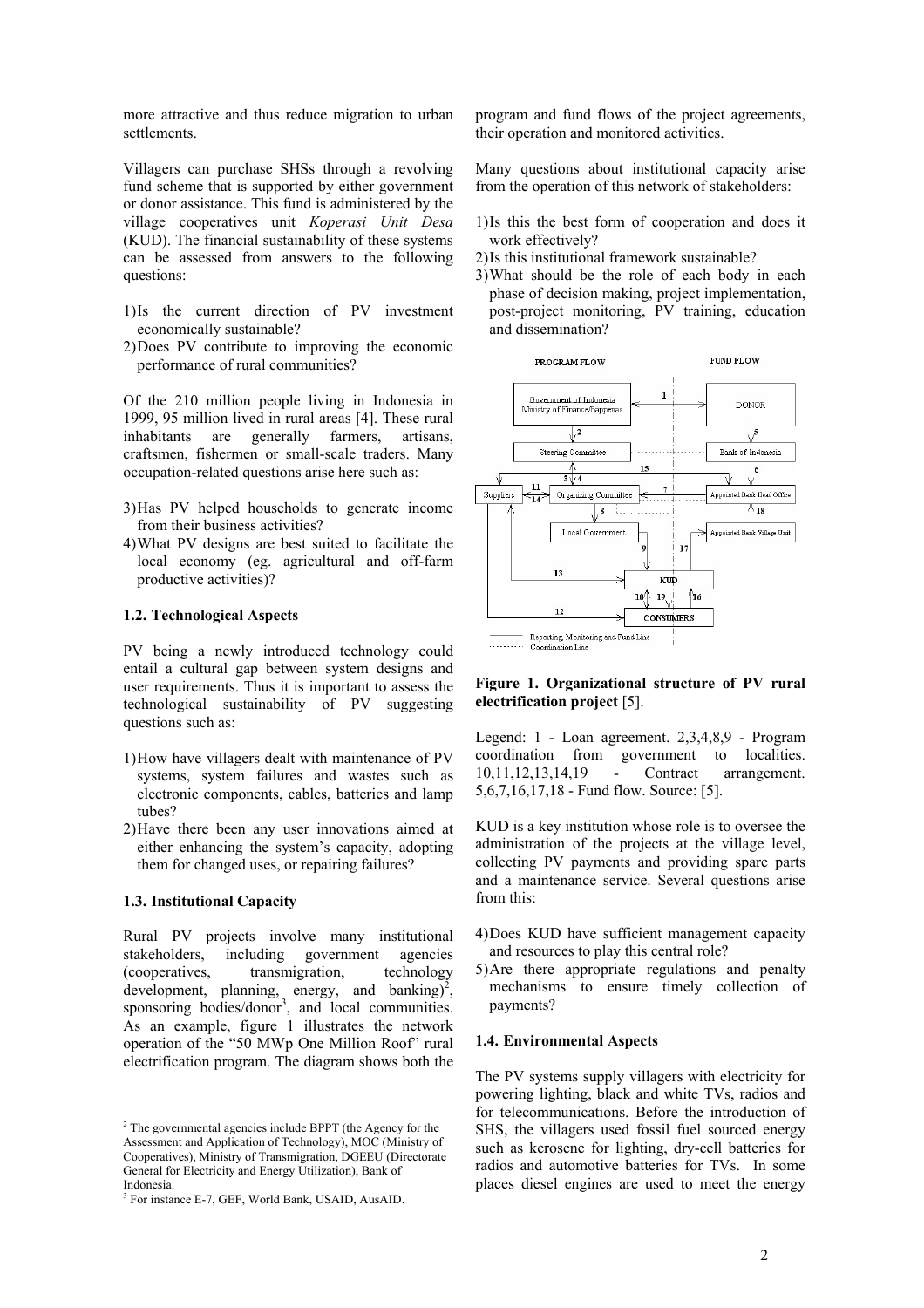needs of community gatherings. In order to examine the environmental sustainability of these applications, we need to answer the following questions:

- 1)From the perspective of the replacement of fossil fuels: how much are  $CO<sub>2</sub>$  emissions and other environmental impacts reduced?
- 2)In dealing with PV system wastes such as electronic components, cables, batteries or lamp tubes: has waste management at the local level been adequately facilitated?

## **2. PROJECT DESCRIPTION AND METHODOLOGY**

The project is a combination of both social and engineering research that is intended primarily to examine the sustainability of PV systems as a means of rural electrification. For the social aspect, it is intended to study how villagers and islanders can use PV as a development tool rather than merely a new technology.

The methodology of the project will include literature research, field research in villages where PV systems have been installed, and interviews with key stakeholders. The field research is intended to investigate villager expectations and their degree of satisfaction, PV system performance, experience with the maintenance of PV systems, experience with the failure and replacement of PV systems, and monitoring protocols. The interviews will be used to identify the costs, benefits, and values associated with the PV system as well as a potential alternative flexible PV design able to be more easily reconfigured by users to meet their requirements.

# **3. CURRENT PROGRESS IN FINDINGS**

#### **3.1. PV Installations**

To date approximately 5 MWp of PV power has been installed in the various provinces for powering lighting, water pumping, ice making, desalination, communications, health care, etc. Of the 5 MWp SHS contributed 1.8 MWp. Typically, a SHS is rated at 45-50 Wp and generates 240 Wh/day under an average solar irradiation of  $5kWh/m^2/day$  [6].

The first experimental pilot programme was the installation of 102 SHSs in the village of Sukatani, West Java in 1988 [6]. Subsequent to this 500 SHSs were installed in the Cileles village, Lebak district in West Java in 1991 [7]. Since 1991 the BANPRES (Presidential Aid) programme has installed 3,300 SHSs in 13 provinces of Indonesia [2]. In 1997 the Government of Indonesia (GOI) set up a programme to install one million SHS (50 MWp) nationwide by 2005. To participate in GOI's "50 MWp One Million Roof" program, AusAID assisted GOI to install 36,400 SHSs in nine eastern Indonesian provinces during the period 1997-1999, the World Bank and the Global Environment Facility (GEF) assisted the GOI to install  $200.000<sup>4</sup>$  SHSs in Lampung (Sumatra), West Java and South Sulawesi, while the Bavarian-Indonesian BIG-SOL<sup>5</sup> project has installed 90 units of PV systems in East Java since 1997 mainly for chicken barns, egg hatching, rural telephone and radio and lighting for fishing boats [8].

#### **3.2. Financing Scheme**

For the purposes of financing, it has proved useful in Indonesia to classify potential users into three segments in accordance with their economic standing: 1) Under developed; 2) More developed and 3) Developed economic standing [5], see table 1. This classification is utilized to define the level of financial assistance required and hence the payment scenario.

|                  | Responsible     | <b>Financing Scheme</b> |                 |
|------------------|-----------------|-------------------------|-----------------|
| Segment          | Authority       | What GOI paid           | What            |
|                  |                 |                         | Consumer paid   |
| 1. Under         | DGEED,          | Tax, PV                 | Monthly         |
| developed        | Department of   | system,                 | maintenance     |
| economic         | Transmigration, | installation and        | fee for         |
| standing. This   | Dept. of        | transportation          | operational     |
| includes the     | Internal        | fees. site              | cost and saving |
| under developed  | Affairs, Dept.  | surveys.                | on battery      |
| villages and     | of Health.      | training to             | replacement.    |
| transmigration   | Local           | operators and           |                 |
| sites.           | Government.     | consumers.              |                 |
| 2. More          | BPPT, Dept. of  | Installation            | PV system       |
| developed        | Cooperatives.   | and                     | through lease-  |
| economic         |                 | transportation          | purchase        |
| standing with    |                 | fees, site              | contract, down  |
| ability to pay   |                 | surveys.                | payment and     |
| and grid         |                 | training to             | monthly         |
| electricity will |                 | operators and           | payment for a   |
| likely to arrive |                 | consumers,              | period of 10    |
| within 5-10      |                 | interest.               | vears.          |
| vears time.      |                 |                         |                 |
| 3. Developed     | PV Dealers and  | Subsidies of a          | PV system       |
| economic         | Distributors.   | fraction of             | through lease-  |
| standing with    |                 | whole system            | purchase        |
| willingness and  |                 | price provided          | contract, down  |
| ability to pay   |                 | by donor.               | payment and     |
| and grid         |                 |                         | monthly         |
| electricity will |                 |                         | payment up to   |
| likely to arrive |                 |                         | 3 years.        |
| within 3-5 years |                 |                         |                 |
| time.            |                 |                         |                 |

**Table 1. Market segment and financing scheme.** 

Source: Extracted from [5].

l

Segments 1 and 2 are demonstration schemes while segment 3 is a semi-commercial scheme. Most SHS systems implemented have been operated under segments 1 and 2 schemes (eg. Banpres, AusAID and BIG-SOL projects) whereby the end-users pay instalments for up to a 10 year period. The projects with World Bank/GEF financing have been operated under a segment 3 scheme whereby customers pay a larger down payment with a shorter period of instalment (up to 3 year period at the maximum).

<sup>&</sup>lt;sup>4</sup> This figure has been retargeted at 70,000 units by the year 2001 due to the currency depreciation as a result of the economic crisis that hit Indonesia in the late 1997 [11].

<sup>&</sup>lt;sup>5</sup> The Bavarian-Indonesian Government Solar Project.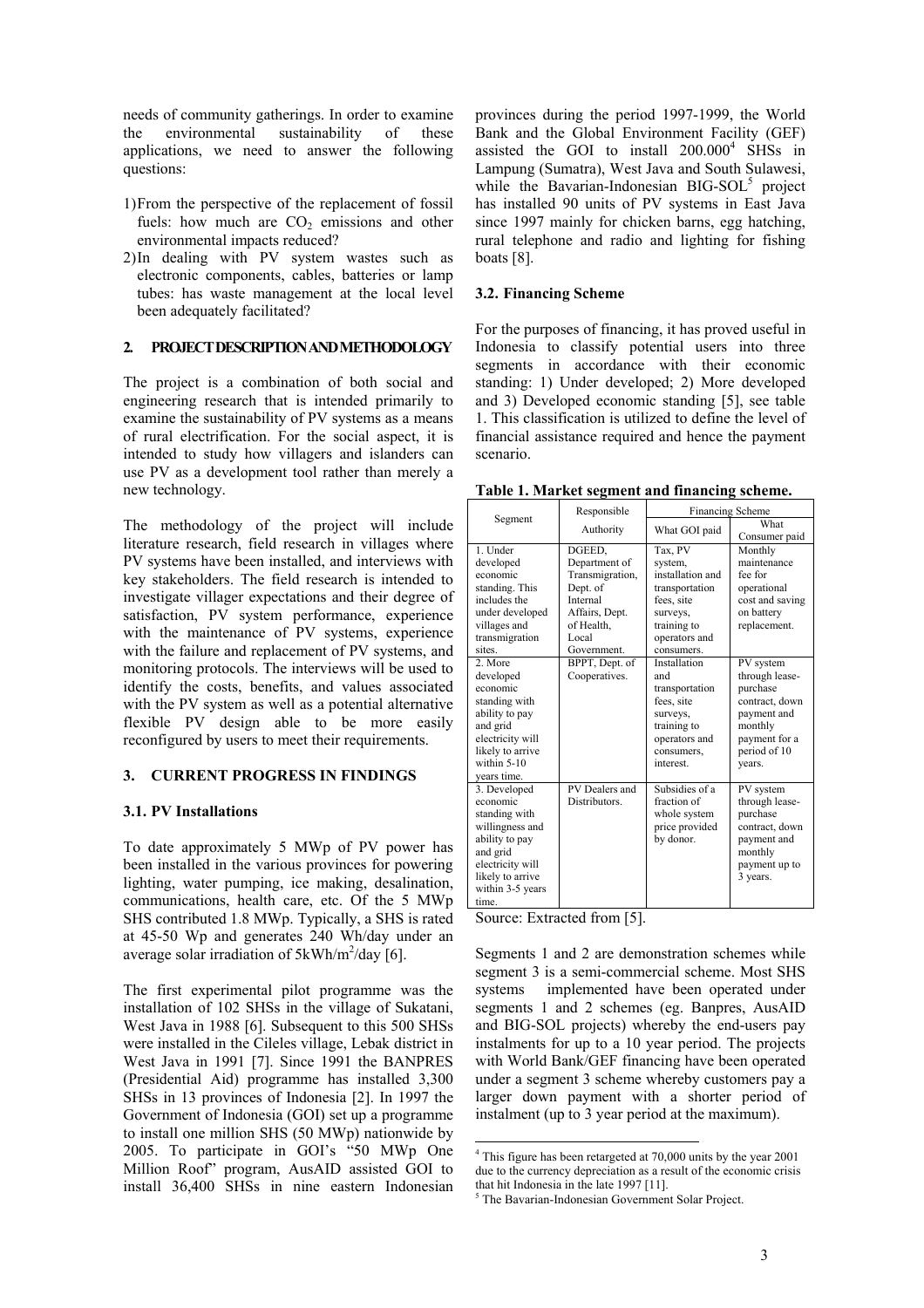The experimental pilot project at Sukatani was well monitored with regular site audits of technical and social aspects of the project [9]. The SHS users at Sukatani have continued to express a positive response toward SHS even fifteen years after its initial installation. When grid electricity arrived at Sukatani in 2001, the users kept the PV system for back up power when the grid fails [10]. When comparing Sukatani, a model PV village, with others, the question as to how similar the outcomes will be elsewhere in Indonesia, particularly in regard to project management, monitoring and the impact that PV has had on the local community arises.

# **3.3. PV Commercialization**

Many PV dealers and distributors have been active, primarily through governmental project, since the inception of PV in Indonesia. In response to the presence of a third segment of consumers, PV dealers play an active role in this framework including identifying potential and eligible customers and determining their payment terms. The payments have sometimes been very flexible particularly for customers with irregular/seasonal income streams.



**Figure 2. A typical PV sales structure.** 

Figure 2 shows an example of a sales structure where PV systems are delivered from the distributor to the end-users through a chain of Area Sales, Outlet, Senior Canvasser, and Canvasser at the local level. To encourage the commercialisation of a SHS market the World Bank and GEF have provided subsidies to the amount of US\$ 2/Wp since 1997 [11].

There are a number of issues relating to this level of subsidy and the way it is spent:

Have the subsidy schemes covered the market development activities? Or is further assistance required?

It should be noted that PV reaches the consumers through a chain of agents and over large distances which incurs significant operational costs for site surveys, installation and transportation fees, and also for training of operators and consumers. In comparison these cost are paid by the government in segment 1 and 2 schemes [5].

Other issues of interest include the availability of consequences arising from the after sales structure and the protocols used to ensure consumer satisfaction.

# **3.4. Domestic PV Industry**

Apart from the solar module all SHS equipment is produced domestically. Industries that provide the Balance of System components (lamp tubes and luminaries, electronic controller, battery etc.) exist in Jakarta and Bandung (West Java). In addition to BOS manufacturing, a local industry of module assembly also exists in Bandung. While this demonstrates active local industry involvement, it has yet to be proved that these activities directly alleviate poverty.

# **3.5. PV Second Hand Market**

There is an interesting phenomena in the emergence of a second hand PV market in some parts of Lampung, Sumatra. The presence of a second hand market demonstrates a growing willingness to pay for PV systems in rural communities and raises interesting questions as to whether local innovation in the use of PV is occurring that could be further facilitated. Other questions that arise with the advent of this market concerns the value of the PV systems and the implications of the presence of the market such as: why are owners selling their PV systems (which could encompass technical or financial difficulties) and why are others willing to buy second hand systems when the quality and warranty may be questionable. This market may have both positive and negative implications worthy of further investigation such as matters of theft, reparability, spare component availability and the labour required for repair.

# **4. FUTURE PLAN**

In the substantive research phase the current findings will be utilised to construct a survey design and other research methodologies and nominate villages to be surveyed. A broad spectrum of stakeholders will be interviewed, including users (villagers and islanders), manufacturers and representatives of the institutional bodies. The latter will include KUDs, governmental agencies, and local government. Villagers from different geographical areas will also be studied.